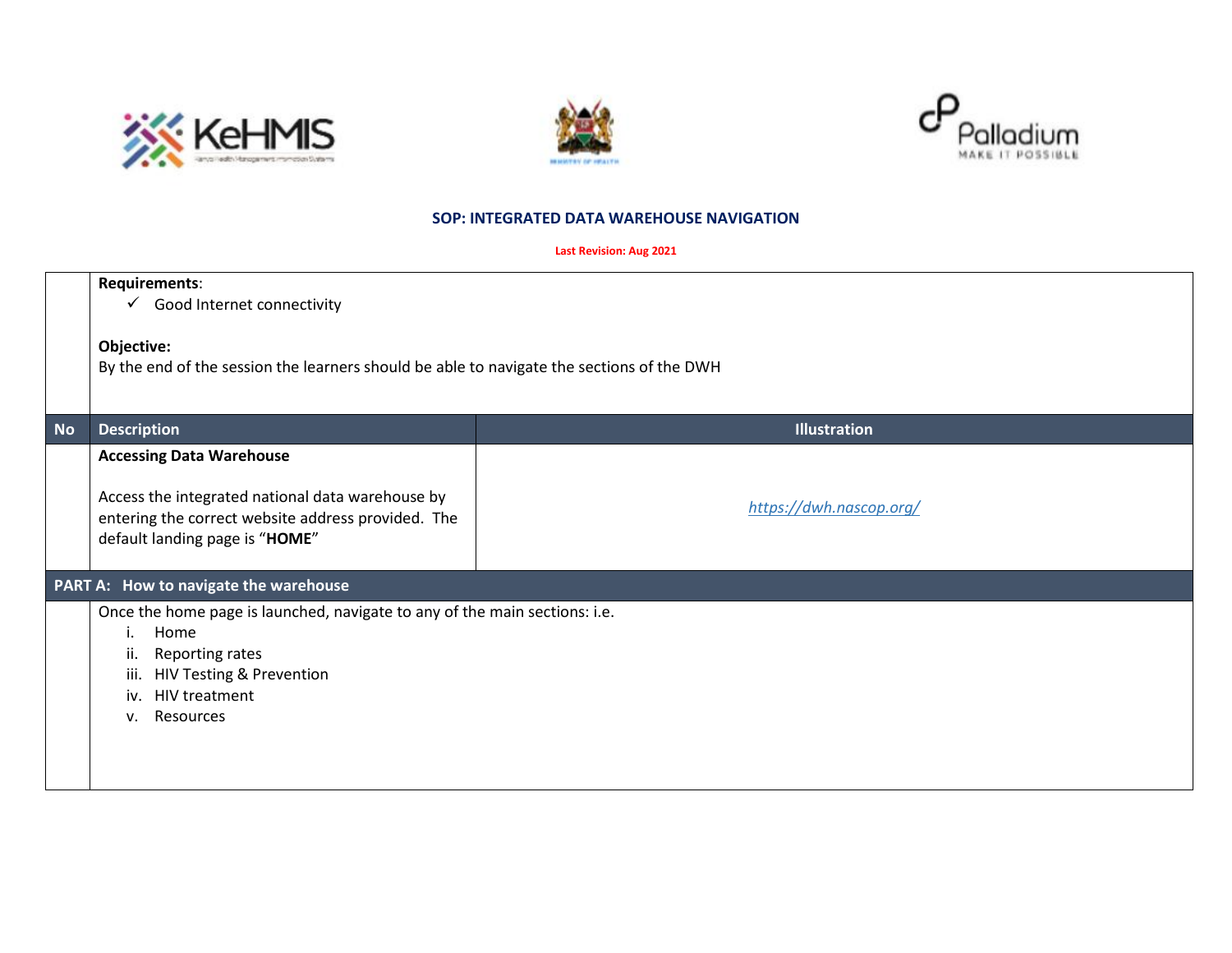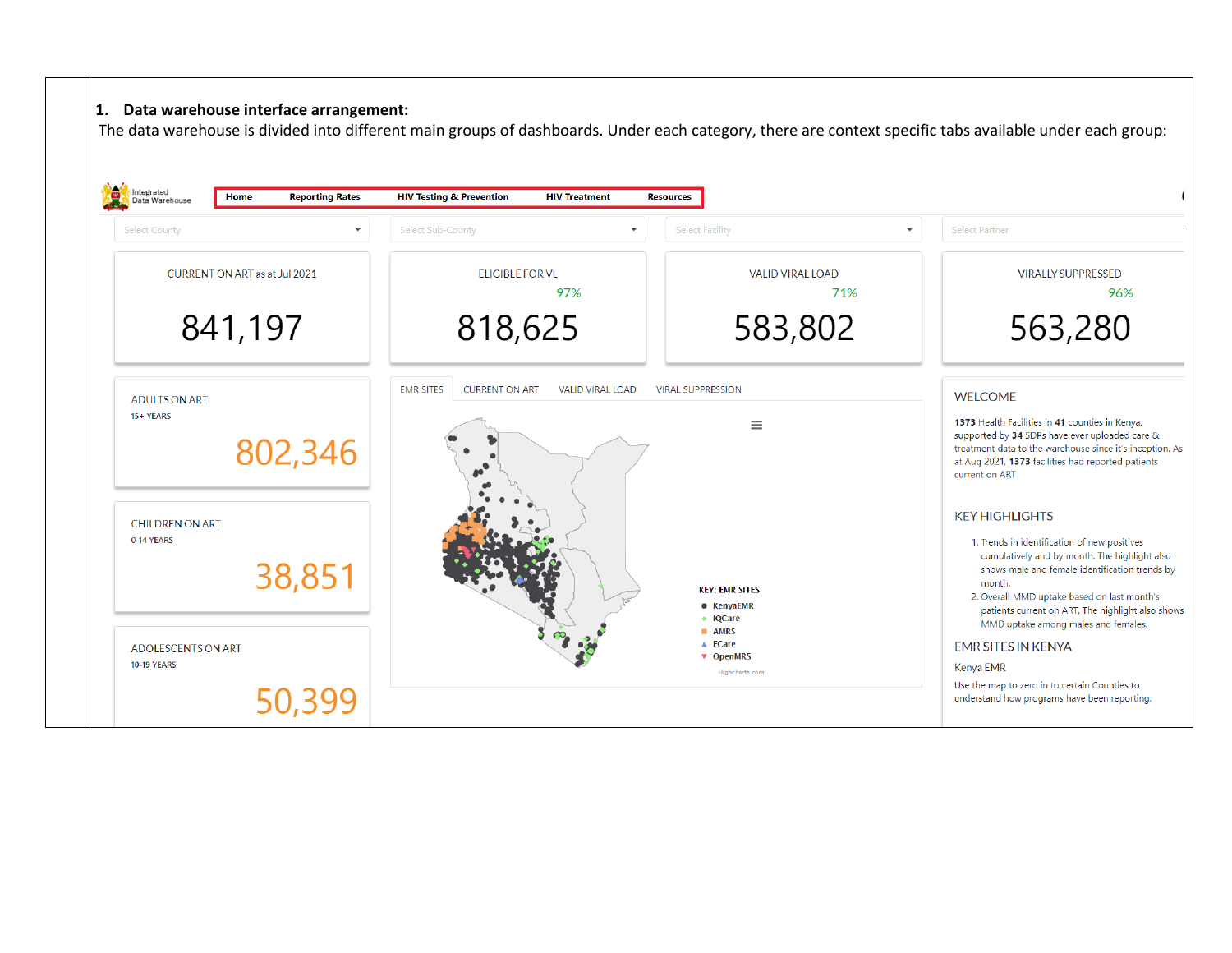| 1. HOME                                                                                                                                                                                                                                             |                                                                                                                                                                                                                                                                                                                                                                                                                              | <b>2. REPORTING RATES</b>                                                                                                                                                                                                                                                                                                                    |                                                                                                                                                                                                                                                                                                                                                                                             |  |  |
|-----------------------------------------------------------------------------------------------------------------------------------------------------------------------------------------------------------------------------------------------------|------------------------------------------------------------------------------------------------------------------------------------------------------------------------------------------------------------------------------------------------------------------------------------------------------------------------------------------------------------------------------------------------------------------------------|----------------------------------------------------------------------------------------------------------------------------------------------------------------------------------------------------------------------------------------------------------------------------------------------------------------------------------------------|---------------------------------------------------------------------------------------------------------------------------------------------------------------------------------------------------------------------------------------------------------------------------------------------------------------------------------------------------------------------------------------------|--|--|
| Aggregates for specific national HIV<br>$\bullet$<br>indicators<br>Welcome note<br>$\bullet$<br>Highlights of the month<br>$\bullet$<br>Interactive map for four indicators (i.e.<br><b>EMR Sites,</b><br>$\bullet$<br>Current on ART,<br>$\bullet$ | <b>CARE &amp; TREATMENT</b><br>Basic indicators aggregate:<br><b>Expected uploads</b><br>$\bullet$<br><b>Overall reporting rates</b><br>$\bullet$<br>Consistency of reporting<br>$\bullet$<br>Reporting trends dashboards:<br>Trends in overall reporting<br>$\bullet$<br>Trends in consistency of reporting<br>$\bullet$<br><b>Reporting rates by County</b><br>$\bullet$<br><b>Reporting rates by Partner</b><br>$\bullet$ | <b>HIV TESTING SERVICES</b><br><b>Expected uploads</b><br>۰<br>Overall reporting rates<br><b>Consistency of reporting</b><br>۰<br>Reporting trends dashboards:<br>Trends in overall reporting<br>٠<br>Trends in consistency of<br>$\bullet$<br>reporting<br><b>Reporting rates by County</b><br>$\bullet$<br>Reporting rates by Partner<br>۰ | <b>PATIENT KEY VALUES</b><br><b>Expected uploads</b><br>$\bullet$<br><b>Overall reporting rates</b><br>$\bullet$<br>Consistency of reporting<br>$\bullet$<br>Reporting trends dashboards:<br>Trends in overall reporting<br>$\bullet$<br>Trends in consistency of reporting<br>$\bullet$<br><b>Reporting rates by County</b><br>$\bullet$<br><b>Reporting rates by Partner</b><br>$\bullet$ |  |  |
| <b>Valid Viral Load</b><br>$\bullet$<br><b>VL suppression</b><br>$\bullet$                                                                                                                                                                          |                                                                                                                                                                                                                                                                                                                                                                                                                              |                                                                                                                                                                                                                                                                                                                                              |                                                                                                                                                                                                                                                                                                                                                                                             |  |  |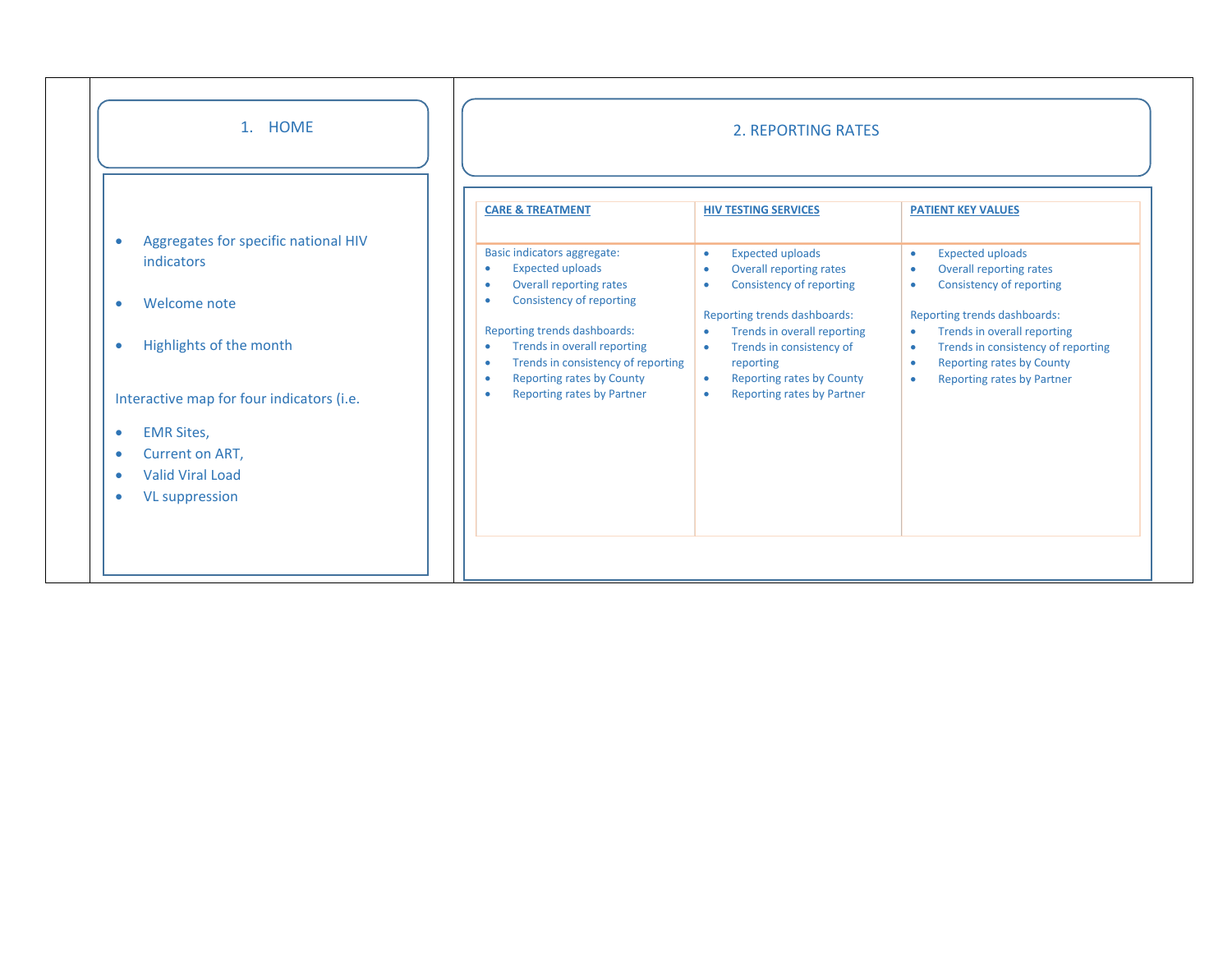# 3. HIV TESTING & PREVENTION

| <b>HIV SERVICE UPTAKE</b>                                                                                                                                                                                                                                                                                                                                                                                                     | <b>HIV TESTING SERVICES LINKAGE</b>                                                                                                                                                                                                                                                                                                                                                                                                                                                                                                | <b>PARTNER NOTIFICATION SERVICES</b>                                                                                                                                                                                                                                                                                                                                                                                                                                                                                                                                                                                                                                                                                                                                                                                                                 |
|-------------------------------------------------------------------------------------------------------------------------------------------------------------------------------------------------------------------------------------------------------------------------------------------------------------------------------------------------------------------------------------------------------------------------------|------------------------------------------------------------------------------------------------------------------------------------------------------------------------------------------------------------------------------------------------------------------------------------------------------------------------------------------------------------------------------------------------------------------------------------------------------------------------------------------------------------------------------------|------------------------------------------------------------------------------------------------------------------------------------------------------------------------------------------------------------------------------------------------------------------------------------------------------------------------------------------------------------------------------------------------------------------------------------------------------------------------------------------------------------------------------------------------------------------------------------------------------------------------------------------------------------------------------------------------------------------------------------------------------------------------------------------------------------------------------------------------------|
| <b>Basic reporting indicators aggregates:</b><br><b>Expected uploads</b><br>$\bullet$<br><b>Overall reporting rates</b><br>٠<br><b>Consistency of reporting</b><br>٠<br>Trends in overall reporting<br>٠<br>Reporting trends dashboards:<br>Trends in overall reporting<br>$\bullet$<br>Trends in consistency of reporting<br>$\bullet$<br><b>Reporting rates by County</b><br>$\bullet$<br><b>Reporting rates by Partner</b> | Basic reporting indicators aggregates:<br><b>Total positive</b><br>٠<br><b>Total linked</b><br>٠<br>Male positive<br>٠<br><b>Male linked</b><br>٠<br><b>Female positives</b><br>٠<br><b>Female linked</b><br>٠<br>Reporting trend dashboards:<br>HTS Linkage by month<br>$\bullet$<br>HTS linkage by age group and sex<br>$\bullet$<br>HTS linkage by population type<br>$\bullet$<br>HTS linkage by strategy<br>$\bullet$<br>HTS Linkage by Entry point<br>٠<br>HTS linkage by county<br>$\bullet$<br>HTS linkage by partner<br>٠ | <b>Basic reporting indicators aggregates:</b><br>New HIV+ patients<br>Sexual contact elicited<br>Sexual contacts testes<br>Sexual contacts positive<br>Sexual contacts linked<br>Reporting trend dashboards:<br>PNS cascade contacts<br>Characteristics of elicited sexual contacts<br>Contacts' knowledge of HIV status<br>۰<br>Characteristics of sexual contacts who tested positive<br>٠<br>Trends in sexual contact testing and positivity<br>۰<br>PNS contribution to total positive<br>۰<br>Sexual contact testing and positivity by county<br>۰<br>Sexual contact testing and positivity by partner<br>Partner notification services<br>Children elicited<br>٠<br>Children tested<br>Children positive<br>Children linked<br>Dashboards:<br>The cascade of family testing of children<br>Trends in family testing of children and positivity |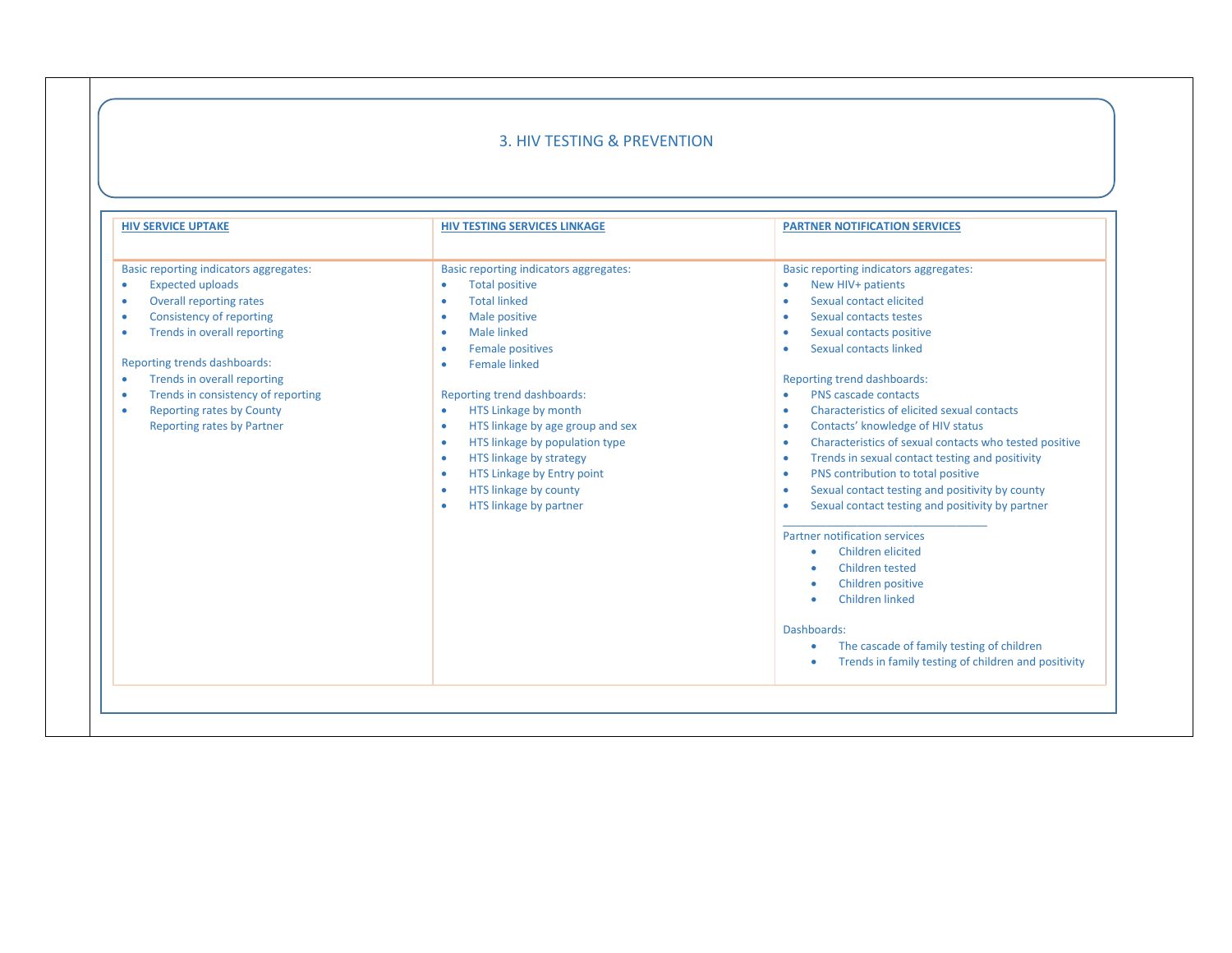|                                                                                                                                                                                                                                                                                                                                                                                                                                                                                                                                                                                                                                                      |                                                                                                                                                                                                                                                                                                                                                                                                                                                                                                                                                                                                                |                                                                                                                                                                                                                                                                                                                                                                                                                                                                                                                                                                                                                                                                                                                                                                                                                                                                                                                                                             |                                                                                                                                                                                                                                                                                                                                                                                                                                                                                                                                                                                                                                                      | <b>4: HIV TREATMENT</b>                                                                                                                                                                                                                                                                                                                                                                                                                                                                                                                                                                                                                                                                                                                                    |                                                                                                                                                                                                                                                                                                                                                                                                                                                                                                                                                                                                                                                                                                                                                                                                                                                                                                                                                                                                                                                                                                                                                                                                                                                                                                                |                                                                                                                                                                                                                                                                                                                                                                                                                                                                                                                                                                                                                                                                             |
|------------------------------------------------------------------------------------------------------------------------------------------------------------------------------------------------------------------------------------------------------------------------------------------------------------------------------------------------------------------------------------------------------------------------------------------------------------------------------------------------------------------------------------------------------------------------------------------------------------------------------------------------------|----------------------------------------------------------------------------------------------------------------------------------------------------------------------------------------------------------------------------------------------------------------------------------------------------------------------------------------------------------------------------------------------------------------------------------------------------------------------------------------------------------------------------------------------------------------------------------------------------------------|-------------------------------------------------------------------------------------------------------------------------------------------------------------------------------------------------------------------------------------------------------------------------------------------------------------------------------------------------------------------------------------------------------------------------------------------------------------------------------------------------------------------------------------------------------------------------------------------------------------------------------------------------------------------------------------------------------------------------------------------------------------------------------------------------------------------------------------------------------------------------------------------------------------------------------------------------------------|------------------------------------------------------------------------------------------------------------------------------------------------------------------------------------------------------------------------------------------------------------------------------------------------------------------------------------------------------------------------------------------------------------------------------------------------------------------------------------------------------------------------------------------------------------------------------------------------------------------------------------------------------|------------------------------------------------------------------------------------------------------------------------------------------------------------------------------------------------------------------------------------------------------------------------------------------------------------------------------------------------------------------------------------------------------------------------------------------------------------------------------------------------------------------------------------------------------------------------------------------------------------------------------------------------------------------------------------------------------------------------------------------------------------|----------------------------------------------------------------------------------------------------------------------------------------------------------------------------------------------------------------------------------------------------------------------------------------------------------------------------------------------------------------------------------------------------------------------------------------------------------------------------------------------------------------------------------------------------------------------------------------------------------------------------------------------------------------------------------------------------------------------------------------------------------------------------------------------------------------------------------------------------------------------------------------------------------------------------------------------------------------------------------------------------------------------------------------------------------------------------------------------------------------------------------------------------------------------------------------------------------------------------------------------------------------------------------------------------------------|-----------------------------------------------------------------------------------------------------------------------------------------------------------------------------------------------------------------------------------------------------------------------------------------------------------------------------------------------------------------------------------------------------------------------------------------------------------------------------------------------------------------------------------------------------------------------------------------------------------------------------------------------------------------------------|
| <b>NEWLY STARTED ON ART</b>                                                                                                                                                                                                                                                                                                                                                                                                                                                                                                                                                                                                                          | <b>CURRENT ON ART</b>                                                                                                                                                                                                                                                                                                                                                                                                                                                                                                                                                                                          | <b>ART OPTIMIZATION NEW</b>                                                                                                                                                                                                                                                                                                                                                                                                                                                                                                                                                                                                                                                                                                                                                                                                                                                                                                                                 | <b>ADVERSE EVENTS - AE</b>                                                                                                                                                                                                                                                                                                                                                                                                                                                                                                                                                                                                                           | <b>DSD</b>                                                                                                                                                                                                                                                                                                                                                                                                                                                                                                                                                                                                                                                                                                                                                 | <b>VL MONITORING</b>                                                                                                                                                                                                                                                                                                                                                                                                                                                                                                                                                                                                                                                                                                                                                                                                                                                                                                                                                                                                                                                                                                                                                                                                                                                                                           | <b>TREATMENT</b><br><b>OUTCOMES</b>                                                                                                                                                                                                                                                                                                                                                                                                                                                                                                                                                                                                                                         |
| <b>Basic indicators</b><br><b>Total newly started</b><br>on art<br>Adults started on<br>$art(15+vrs)$<br>Males started on art<br>×<br>Children started on<br>art(<14 yrs)<br>Females started on<br>٠<br>art<br><b>Adolescents started</b><br>on $art(10 - 19$ yrs)<br><b>Dashboards:</b><br>• Trends of newly<br>started patients on<br>art<br>New on art<br>distribution by group •<br>and sex<br>Median time to art<br>start by year of art<br>start<br>Median time to art<br>$\bullet$<br>start by county<br>Median time to art<br>start by partner<br>Time from diagnosis<br>to art start among<br>newly diagnosed<br>patients by year of<br>art | <b>Basic indicators:</b><br>Currently on art<br>$\bullet$<br>Virally<br>$\bullet$<br>suppressed<br>Eligible for VL<br>$\bullet$<br>Low level<br>$\bullet$<br>viremia<br>Has current viral<br>$\bullet$<br>load<br>High viral load<br>$\bullet$<br><b>Dashboards:</b><br>$\bullet$<br>Current on art<br>by sex<br>$\bullet$<br>Current on art<br>by age group<br>and sex<br>Distribution of<br>patients<br>currently on art<br>by county<br>Distribution of<br>$\bullet$<br>patients<br>currently on art<br>by partner<br>Current on art<br>$\bullet$<br>by county<br>Current on art<br>$\bullet$<br>by partner | <b>Basic indicators:</b><br>Adults on first line<br>٠<br>Adults on second line<br>$\bullet$<br>Adults on third line<br>٠<br><b>Adults on TLD</b><br>$\bullet$<br>Adults on nyp<br>٠<br><b>Dashboards:</b><br>Adult distribution of<br>$\bullet$<br>regimen lines<br>Proportion of adults by<br>regimen<br>Distribution of regimen<br>$\bullet$<br>lines - adults by gender<br>Trends of art regimen<br>$\bullet$<br>uptake among patients<br>newly started on art<br>Distribution of art<br>$\bullet$<br>regimen among<br>patients newly started<br>on art by county<br>Distribution of art<br>regimen among<br>patients newly started<br>on art by partner<br>$\bullet$<br><b>Overall TLD uptake</b><br>Male TLD uptake<br>$\bullet$<br>Female TLD uptake<br>TLD uptake by age and<br>gender among patients<br>current on art<br>• TLD uptake among<br>patients current on art<br>by county<br>• TLD uptake among<br>patients current on art<br>by partner | <b>Basic indicators:</b><br>• Adults 15+ currently<br>on art<br>• Adults 15+ on art<br>and developed aes<br>• Number of aes<br>reported cases in<br>adults 15+<br>• Children currently<br>on art<br>• Children on art and<br>developed aes<br>• Number of aes<br>reported cases in<br>children<br><b>Dashboards:</b><br>• Children <15 on art<br>and developed<br>adverse events<br>• Adults 15+ on art<br>and developed<br>adverse events<br>• Severity grading of<br>aes<br>• Adverse events<br>actions by severity<br>• Reported adverse<br>events with severity<br>levels<br>• Reported causes of<br>aes<br>• Adverse events<br>actions by drugs | <b>Basic indicators:</b><br>• Current on art<br>• Patients on MMD<br>• Stable patients<br>• Patients on art <1<br>year<br>• Patients with hVL<br>• Patients with poor<br>adherence<br><b>Dashboards:</b><br>• Dsd cascade<br>• Distribution of MMD<br>models among<br>patients currently on<br>art<br>• MMD uptake by<br>stability status<br>• MMD uptake by sex<br>• MMD uptake<br>practices by age<br>group<br>• MMD uptake in<br>patients currently on<br>art by county<br>• MMD uptake in<br>patients currently on<br>art by partner<br>• Distribution of stable<br>patients by age group<br>and sex<br>• Characteristics of<br>unstable patients<br>• Distribution of stable<br>patients by county<br>• Distribution of stable<br>patients by partner | <b>Basic indicators:</b><br>• Patients current on treatment<br>• Patients with current VL<br>• Viral suppression<br><b>Dashboards:</b><br>• Overall VL uptake and suppression among current<br>on art patients<br>• Median time to 1st VL after art initiation by year<br>of art initiation<br>• Median time to 1st VL after art initiation by<br>county<br>• Median time to 1st VL after art initiation by<br>partner<br>• VL uptake among current on art patients by sex<br>• VL uptake among current on art patients by age<br>group<br>• VL uptake among current on art patients by<br>county<br>• VL uptake among current on art patients by<br>partner<br>• Overall VL outcomes among TX CURR patients<br>• VL outcomes among TX CURR patients by sex<br>• Viral suppression (less than 400 CPM) among<br>current on art patients by age group<br>• VL outcomes among current on art patients by art<br>regimen/optimization<br>• Viral suppression by year of art start<br>• VL suppression among current on art patients by<br>county<br>• VL suppression among current on art patients by<br>partner<br>• 6-month viral suppression by year of art start<br>• 12-month viral suppression by year of art start<br>• 24-month viral suppression by year of art start<br>• Viral Suppression by facility | <b>Basic indicators:</b><br>• Started art<br>• Transferred out<br>• Active on art<br>• Stopped art<br>• Lost to follow-up<br>• Net cohort<br>• Dead<br><b>Dashboards:</b><br>• Art treatment<br>outcomes by sex<br>• Overall art<br>treatment outcomes<br>• Art treatment<br>outcomes by age<br>group<br>• Art treatment<br>outcomes by year of<br>art start<br>• Art treatment<br>outcomes by county<br>• Art treatment<br>outcomes by<br>partner<br>• 3-month retention<br>by year of art start<br>• 6-month retention<br>by year of art start<br>• 12-month retention<br>by year of art start<br>• 24-month retention<br>by year of art start<br>• Treatment<br>outcomes |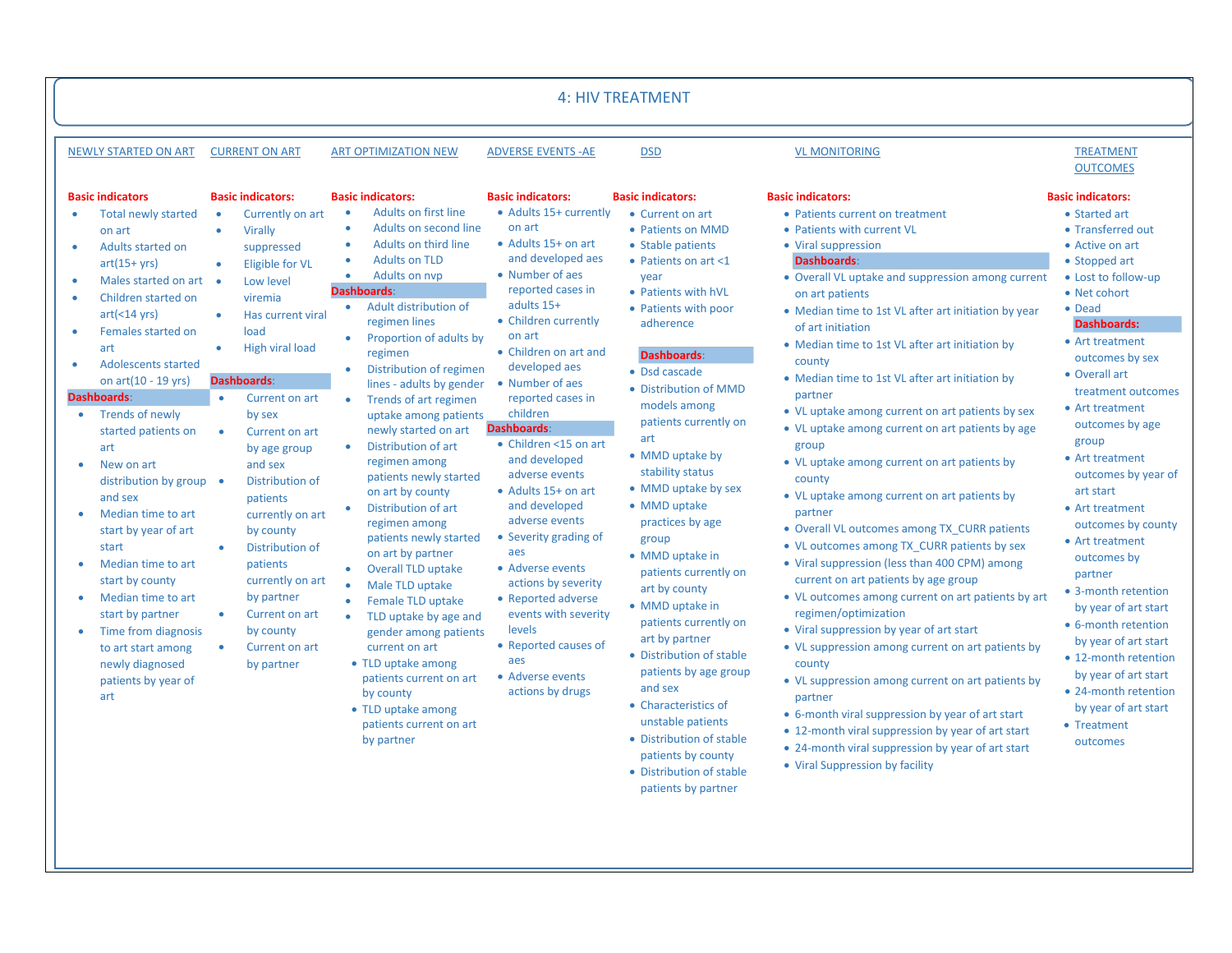### 4: HIV TREATMENT…CONT

#### **Basic indicators**

- Adolescents current on ART
- Enrolled on OTZ
- Adolescents on OTZ with Valid VL
- Adolescents on OTZ virally suppressed

#### • **Dashboards**:

- OTZ Enrolment Among ALHIV and on Art by Sex
- OTZ enrollment among ALHIV and on ART by Age
- OTZ enrolment among ALHIV and on ART by **County**
- OTZ enrollment among ALHIV and on ART by Partner
- VL Uptake among ALHIV enrolled in OTZ by sex
- VL Uptake among ALHIV enrolled in OTZ by Age
- VL uptake among ALHIV enrolled in OTZ by county
- VL uptake among ALHIV enrolled in OTZ by partner
- Completed OTZ trainings
- Completed OTZ training Male
- Completed OTZ training Female
- Proportions of ALHIV enrolled in OTZ who have completed training by county
- Proportions of ALHIV enrolled in OTZ who have completed training by partner

## **Basic indicators:**

- Overal OVC services
- Female OVC services
- Male OVC services

#### **Dashboards**:

- Caregivers' relationship tp OVC client
- Proportion of OVC clients enrolled in CPIMS **Overall**
- Proportion of OVC clients enrolled in CPIMS female
- Proportion of OVC clients enrolled in CPIMS -Male
- OVC\_SERV distribution by county
- OVC SERV distribution by Partner
- OVC Client exit reason
- Viral suppression among OVC patient Overall
- Viral suppression among OVC patient Female
- Viral suppression among OVC patient Male

# OTZ OVC OVID-19

### **Basic indicators:**

- Adult PLHIV current on treatment
- Partially vaccinated
- **Fully Vaccinated**

# **Dashboards**:

- Adult PLHIV vaccinated against COVID-19 by gender
- Adult PLHIV vaccinated against Covid-19 by age
- Cumulative number of adult PLHIV who received at least one dose of COVID-19 Vaccine.
- Adult PLHIV Vaccinated against COVID-19 by **County**
- Adult PLHIV Vaccinated against COVID-19 by Partner
- Trends of adult PLHIV vaccination in the last 12 months.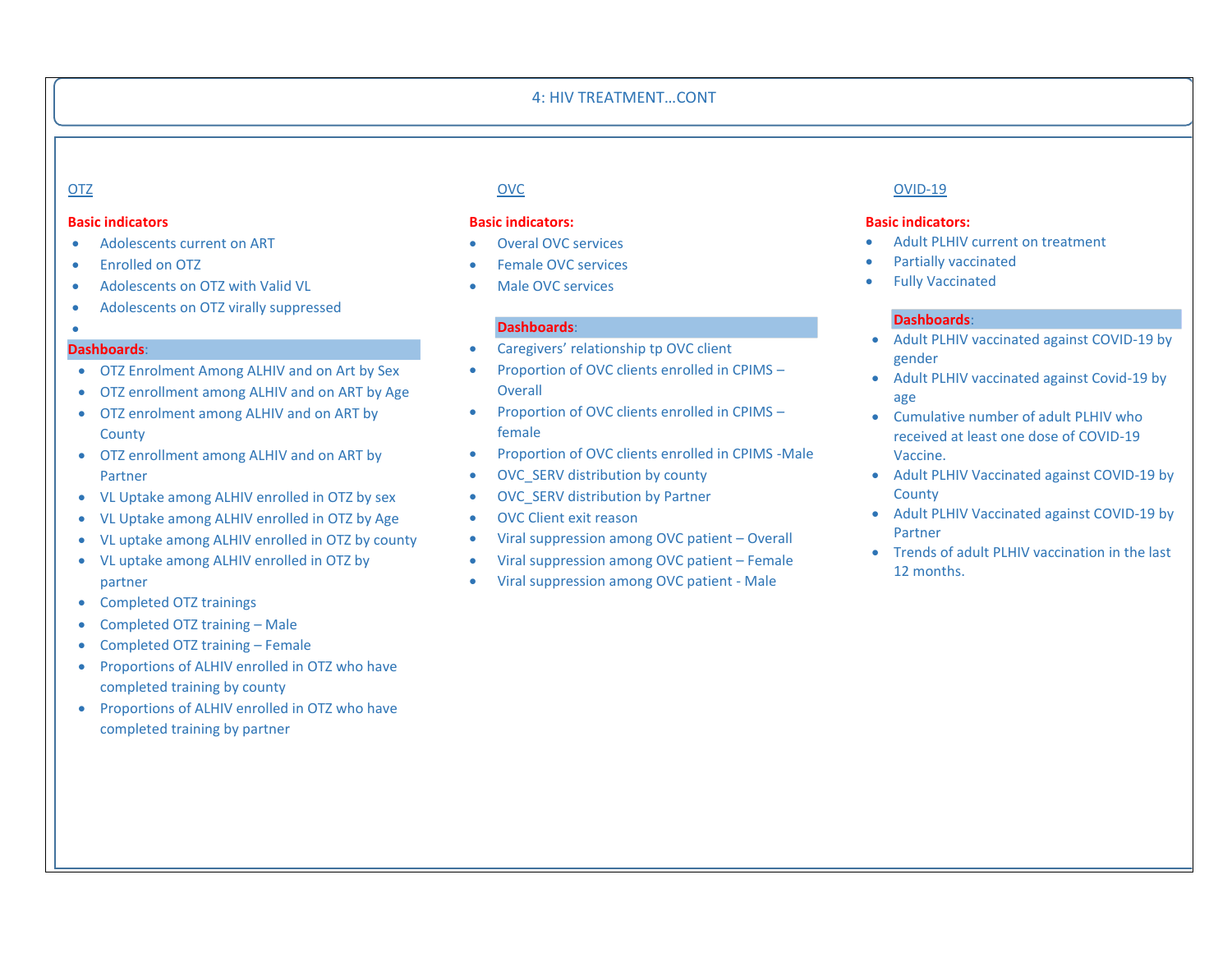# **2. Dashboard Filtering**

For each section, there are tabs provided for related groups of dashboards. Click the title of each tab to

navigate and view its dashboards

| <b>REPORTING RATES</b>              | <b>OVERVIEW</b>                        |                                                              | The dashboards under each section represent overall national statistics. But this information can be filtered by County, Sub-County, Partner as shown here:                                                                                                                                                             |                       |  |
|-------------------------------------|----------------------------------------|--------------------------------------------------------------|-------------------------------------------------------------------------------------------------------------------------------------------------------------------------------------------------------------------------------------------------------------------------------------------------------------------------|-----------------------|--|
| County<br><b>Select County</b>      | Sub-County<br><b>Select Sub-County</b> | Partner<br><b>Select Partner</b><br>$\overline{\phantom{a}}$ | Agency<br><b>Select Agency</b><br>$\overline{\phantom{a}}$                                                                                                                                                                                                                                                              | Period<br>盖<br>Period |  |
|                                     |                                        |                                                              | The dashboards can be filterd by a a cascade i.e. County and Sub-county. It can also be done on a single filed i.e. Partner. Select the partne by clicking the<br>drop down and selecting the correct partner name. This will cause all the dashboards on the current page to refresh and show the data relevant to the |                       |  |
| selected partner.<br>Using the tabs |                                        |                                                              |                                                                                                                                                                                                                                                                                                                         |                       |  |

Home

**Reporting Rates** 

**HIV TESTING SERVICES LINKAGE** 

**HIV Testing & Prevention** 

**PARTNER NOTIFICATION SERVICES** 

**HIV Treatment** 

**Resources** 

₩

**o**d Integrated<br>All Data Warehouse

Home / HIV Testing & Prevention

**HIV TESTING SERVICES UPTAKE**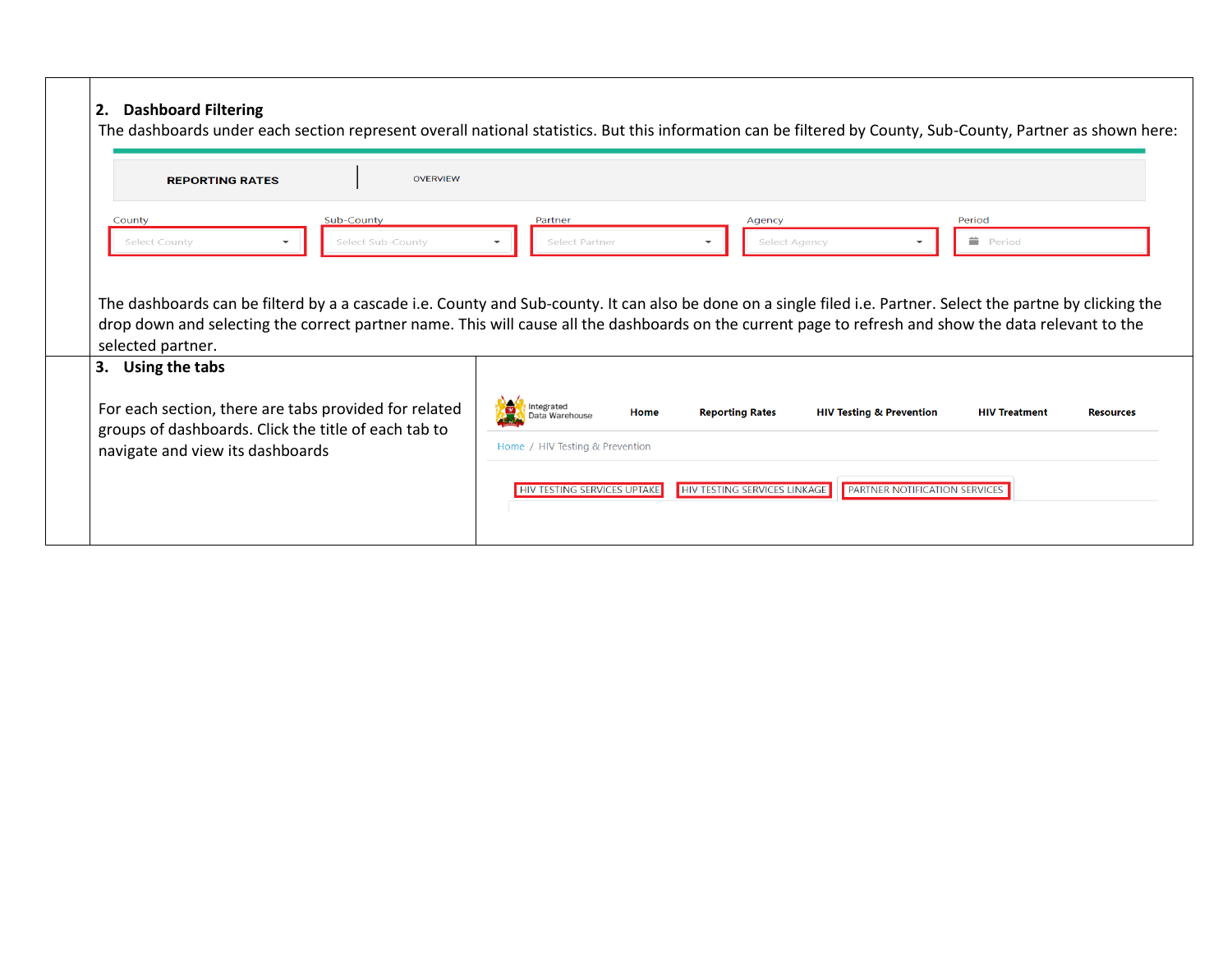

Breadcrumbs are simple navigational links that appear alongside objects on the webpage. They provide additional options available to the user to the users. This includes:

- Full screen viewing of objects
- Printing a single object
- Downloading object as image
- Downloading the aggregate data associated with the object.
- Viewing data table for the specific object.

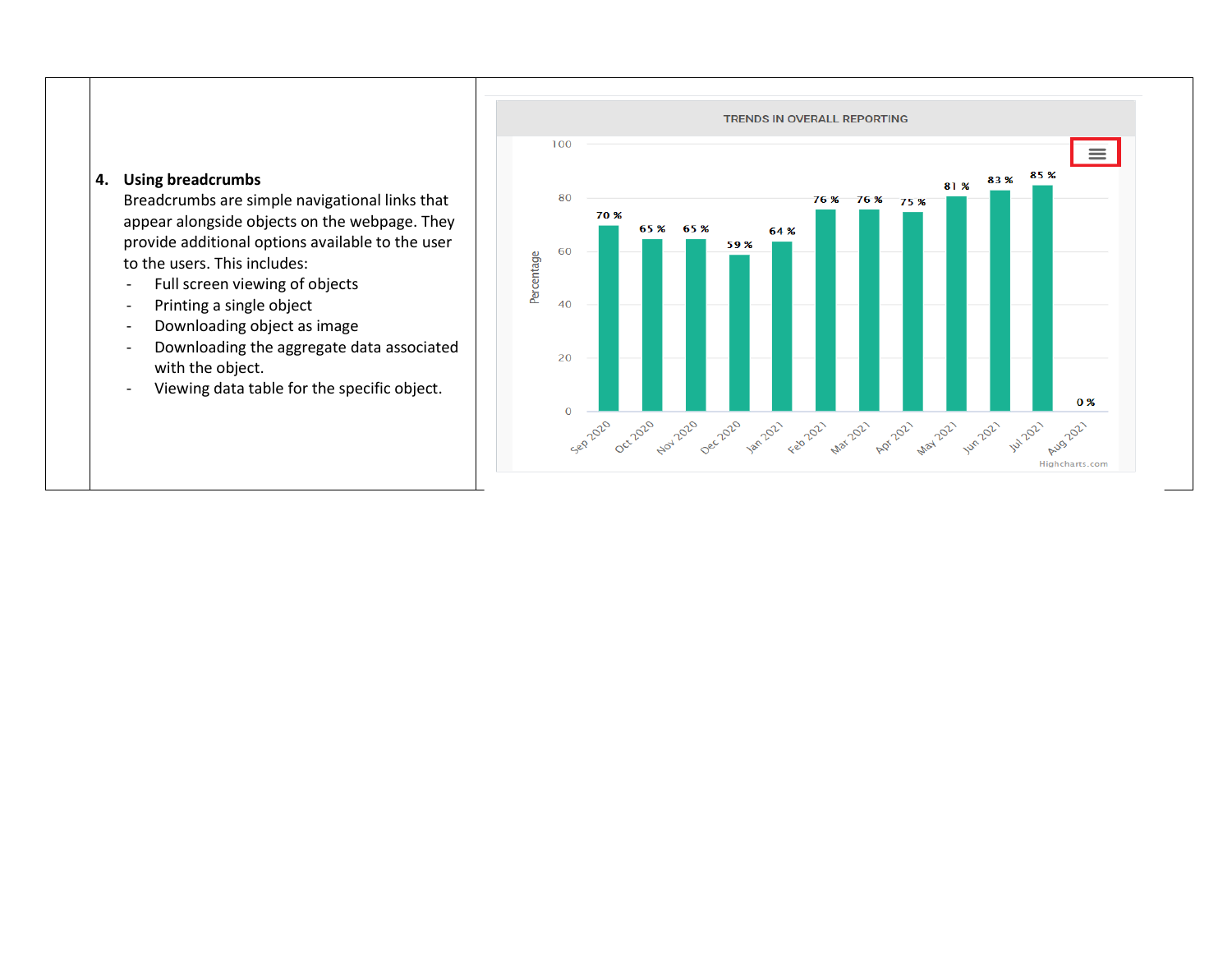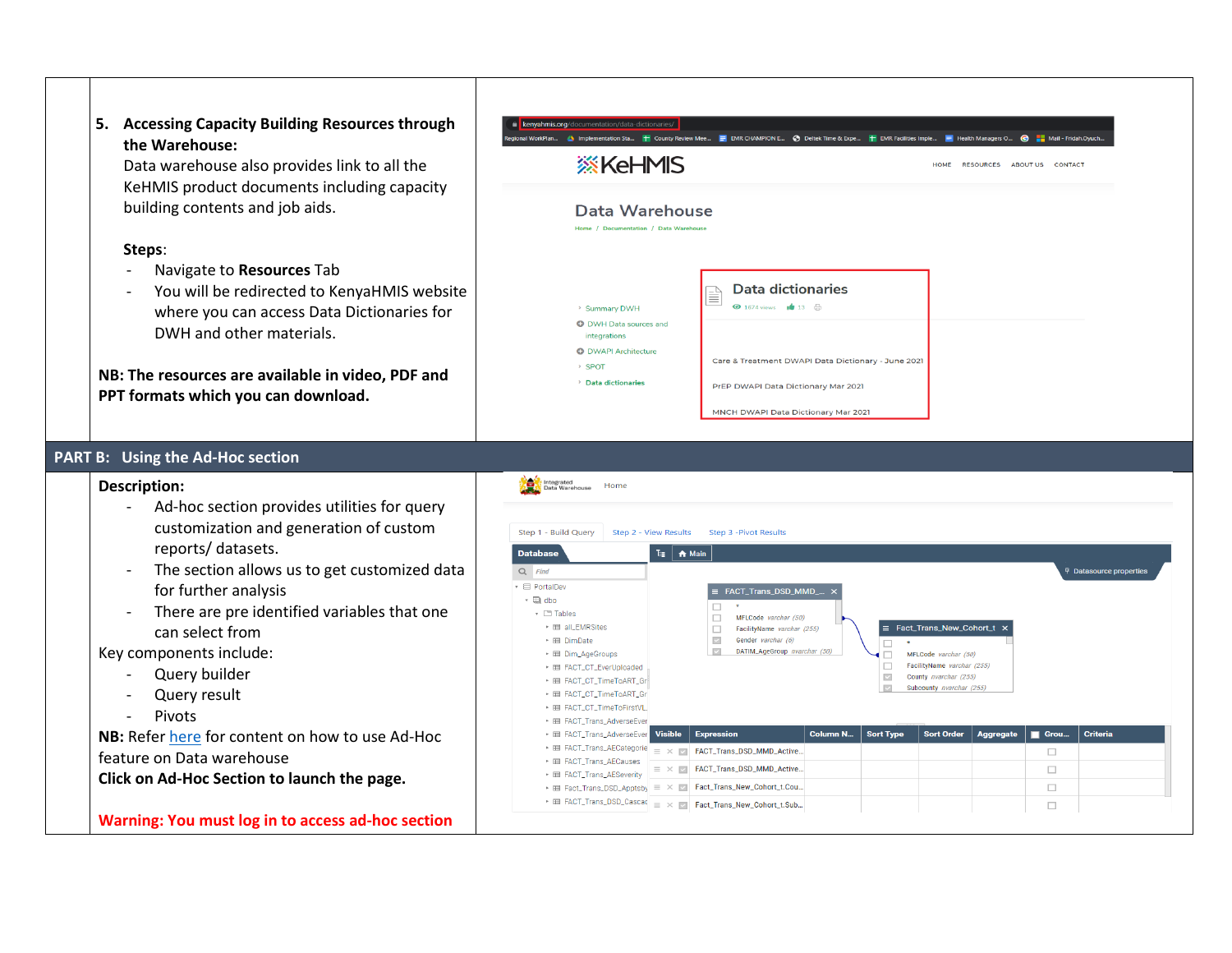| PART C: Data Warehouse Administration and User Management                                                                                                                                                                                                                                                                                                                         |                                                                                                                                                                                                                                                                                                                                                                                                                                                                                                        |
|-----------------------------------------------------------------------------------------------------------------------------------------------------------------------------------------------------------------------------------------------------------------------------------------------------------------------------------------------------------------------------------|--------------------------------------------------------------------------------------------------------------------------------------------------------------------------------------------------------------------------------------------------------------------------------------------------------------------------------------------------------------------------------------------------------------------------------------------------------------------------------------------------------|
| <b>Signing up for access:</b>                                                                                                                                                                                                                                                                                                                                                     |                                                                                                                                                                                                                                                                                                                                                                                                                                                                                                        |
| There are two basic functions of the administration<br>Page<br>Managing organizations<br>User management<br>You must login as an authenticated user to access<br>these functions. For unregistered users will need to<br>sign up first.<br>Steps:<br>Click user icon as shown on the diagram<br>i.<br>Select "Login" task as shown below.<br>ii.<br>The login window will appear. | $\bullet$<br><b>HIV Treatment</b><br><b>Reporting Rates</b><br><b>HIV Testing &amp; Prevention</b><br><b>Resources</b><br>Home<br>ata Warehouse<br><b>HMIS STATISTICS</b><br><b>HOME</b><br>Facility<br>Sub-County<br>County<br>Partner<br>Select Eacility<br>Select County<br>Select Sub-County<br>Select Partner<br>CURRENT ON ART as at Jul 2021<br><b>ELIGIBLE FOR VL</b><br><b>VALID VIRAL LOAD</b><br><b>VIRALLY SUPPRESSED</b><br>97%<br>71%<br>96%<br>841,197<br>818,625<br>583,802<br>563,280 |
| Signing up for access (cont)<br>If you are already register, then you can<br>proceed and enter your login details on the<br>left side of the dialogue box. Otherwise click<br>"Register Now" to sign up for your account.<br>If case you forgot your password, click on<br>"Forgot password" link to reset.                                                                       | Login<br>Sign up<br>Sign In to your account<br>Please login using your credentials. If you do<br>not have credentials you can request for access<br>$\frac{1}{2}$<br>username@domainname.type<br>or proceed as Guest to access the public<br>dashboards.<br><br><b>Register Now!</b><br>Forgot password?<br>Login                                                                                                                                                                                      |